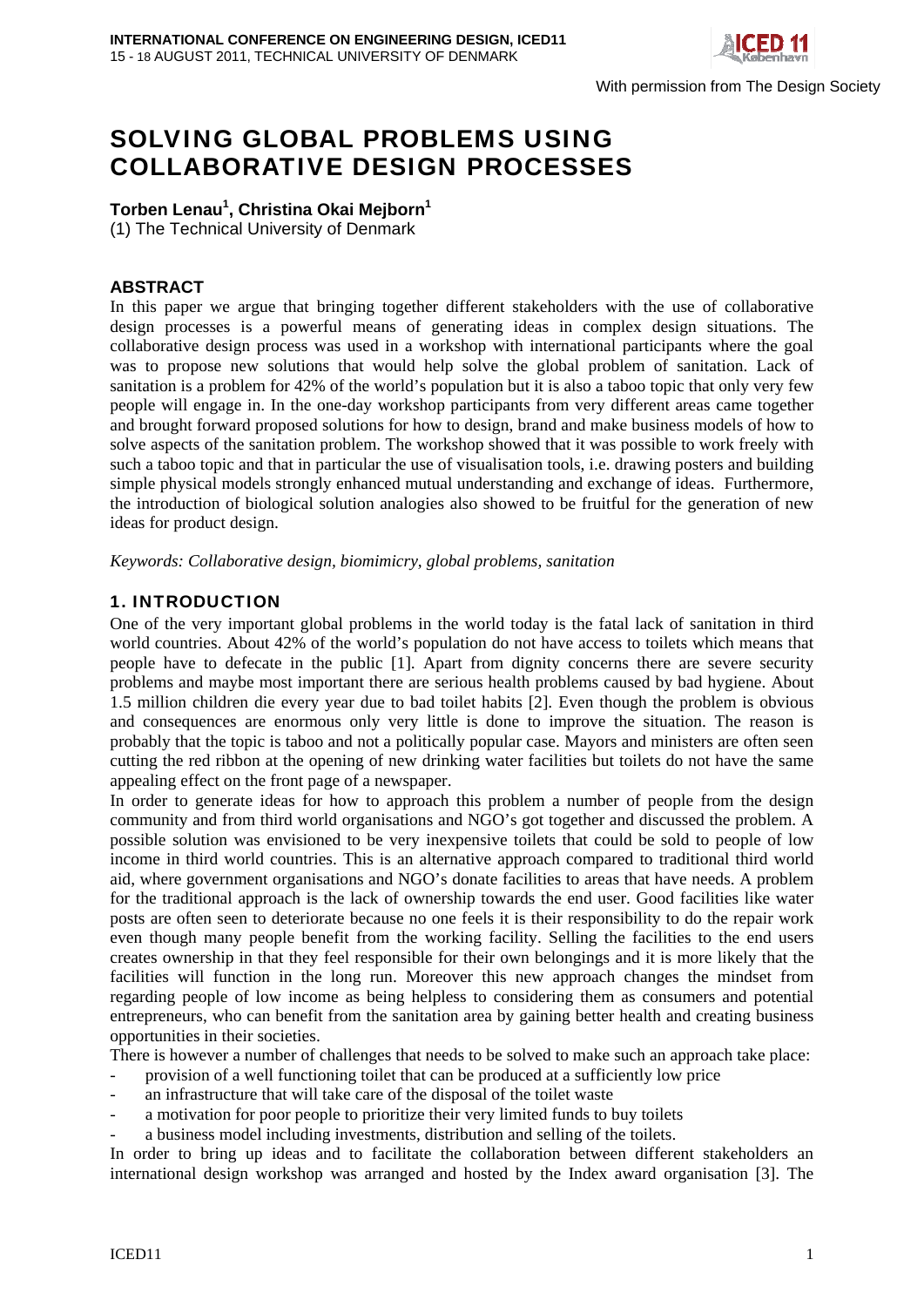workshop brought together people with expertise from product design, branding, sanitation, third world culture and business and the design processes were executed in three streams:

- Branding design
- Product design
- Business model design

This paper describes the planning, staging and execution of the workshop as a collaborative design process where people from different disciplines are brought together in order to plan the realisation of an inexpensive toilet that solves some of the present problems. The work served to throw light on three research questions namely (1) if it was possible to handle a taboo topic in a workshop where the participants did not know each other beforehand, (2) how to stage and frame such a workshop with a taboo topic and (3) how to stimulate the creative idea generation using different design tools like inspiration cards and biomimetics.

#### 2. COLLABORATIVE DESIGN

New product ideas often come from individuals or groups that share a similar expertise. However bringing products to the marketplace require that many stakeholders are committed and that their viewpoints are considered. This has been described by Hein & Andreasen in the model for Integrated product development [4] where product design, market oriented activities and production planning is described as an ideally integrated process where people from the three areas work together. In traditional companies the marketing department has close relationships with the markets and good insight into customer practices. Another characteristic is that much development work is redesign where knowledge from existing products, markets and production form a qualifying and good starting point.

For global problems like third world sanitation even more stakeholders have to be considered due to the geographical distances and differences in culture and habits [5]. Global problems often also require completely new products to be developed. It is possible that similar products exist in other contexts but in general the experience from previous products is not available and the development has to start more or less from scratch. The involvement of the different stakeholders early on in the development work is therefore crucial for the success of the product.

Many different terms such as co-design, co-creation, and participatory design are being used about the involvement of different stakeholders in a design process. In the present work we look at collaborative design as a way of bringing designers and people that are not trained in design together on an equal level in a creative manner with the purpose of developing a new product design.

To this purpose Halskov and Dalsgaard list a number of different tools that can be used: scenarios, mock-ups, prototyping, metaphors, future workshops and interaction relabeling [6]. Based on experiences from participatory design events Dalsgaard and Halskov [7] describe how four characteristics have a strong influence on innovation in such events. The characteristics include tradition and transcendence, convergence and divergence, degree of structure and sources of inspiration. The term transcendence means that design is rooted in the tradition of current activities and solutions. Divergence is often seen early in the design process where the design space is expanded and new options and alternatives beyond the immediate design space are identified, e.g. through brainstorming. Convergence refers to the process of narrowing down the list of potential options to focus or zoom in on a particular aspect. Degree of structure refers to the ways in which rules determine the setup and progression of the methods. Structured methods may be preferable for less experienced designers whereas more experienced designers can settle with more unstructured processes. Conscious use of sources of inspiration plays a great role in creativity in general and is the most prominent feature of Dalsgaard and Halskovs method called the Inspiration Card Workshops [6]. By comparison of different methods and techniques they accentuate that it is productive to include inspiration from both close and remote sources of inspiration and that physical materials are essential means of supporting language as a tool during the design process.

Eriksen [8] stresses the importance of making small-scale material methodological decisions, when planning and preparing co-design activities, formats and design materials for a workshop. Shared ownership and engagement of co-designers can be created by involving them in the preparation of the design process, so some elements have been designed by the organizers "for" co-designers while other elements are prepared "by" the co-designers.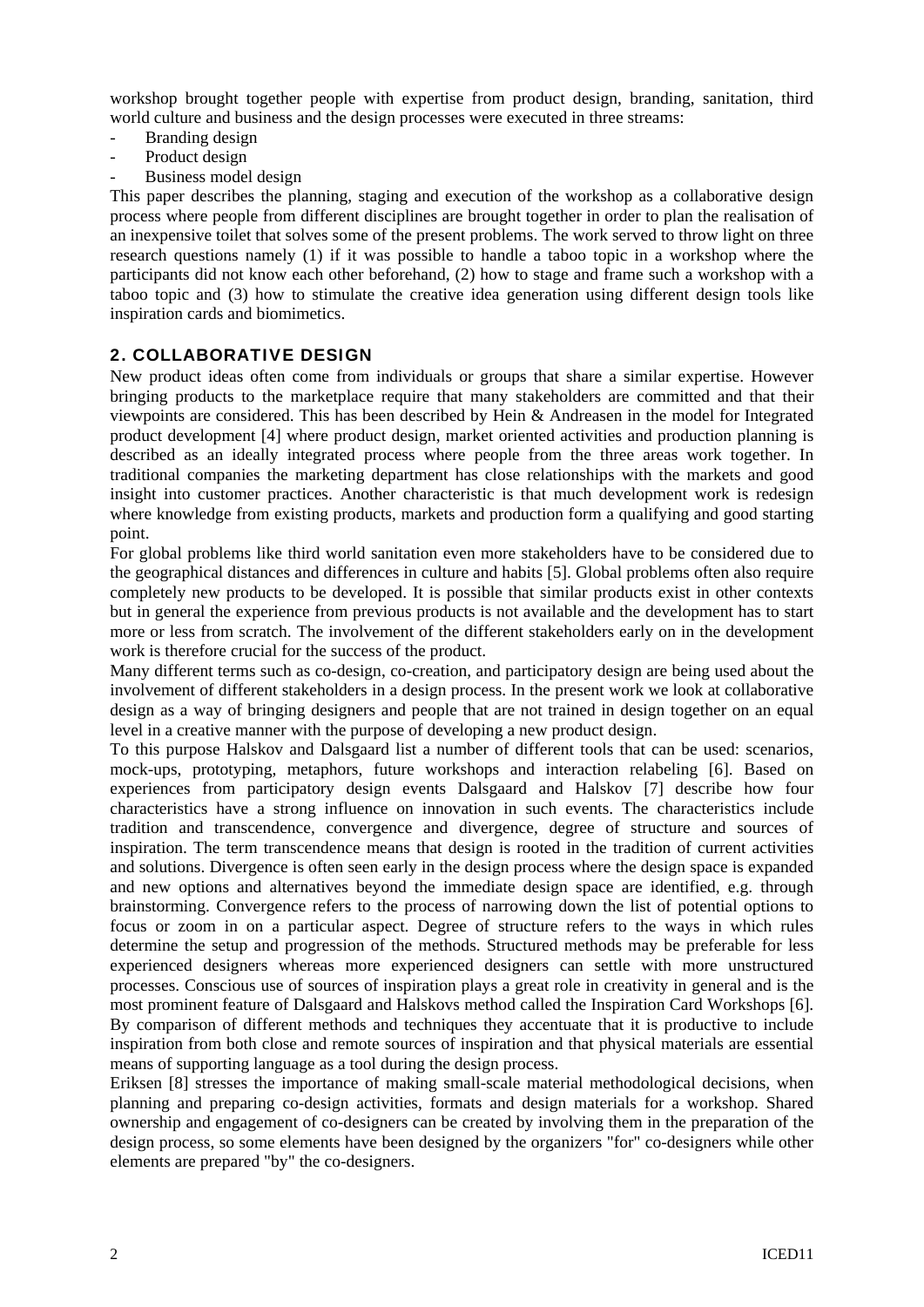Sanders [9] points at the importance of people's training and background. Roughly speaking people with an academic research background tend to focus on collecting and understanding information while people with design backgrounds often are more focused on inspiration and on creating new solutions. This is important to remember when setting up co-creation teams. With these aspects in mind tools and materials for the workshop were selected that would be most suitable to incite engagement and collaboration between apparently disparate participants with different areas of expertise.



*Figure 1. Two posters used to brief the participants on the need* 

## **2.1 The organisation and setting**

The project was initiated by a mutual desire from DTU and the Index Award organisation [3] to use knowledge, design methods and student labour from DTU to solve global problems identified by Index. Several global problems were considered (UN millennium goals [1]) and sanitary challenges were selected because of the potentials and the remarkably poor interest the area has got. The World Toilet Organization (WTO [10]) and the environmental department at Hamburg University [11] were contacted and joined the project. They represented knowledge of sanitation, treatment of human waste and third world markets.

The selected focus was to explore the possibilities of how to create inexpensive toilets that can be sold to poor people in third world countries. India was selected as a good starting point. Because of a general shortage of pure drinking water throughout the world it was a constraint for the project that the toilets should not depend on a water infrastructure like sewers but waste should be collected and transported in containers. Separation toilets that keep liquid and solid fractions apart were to be considered for logistic and hygienic purposes. Furthermore the integration of a fermentation technique developed at Hamburg University was to be investigated since it could reduce smell problems and improve the fertiliser value.

The purpose of the workshop was to bring together different stakeholders and generate ideas of how to realise the toilet. The workshop was named Sanitation Design Lab and was planned to be a full day event. Invitations were sent to stakeholder groups like industrial designers, third world organisations and NGO's. Thus the sanitation workshop brought together people with expertise from product design,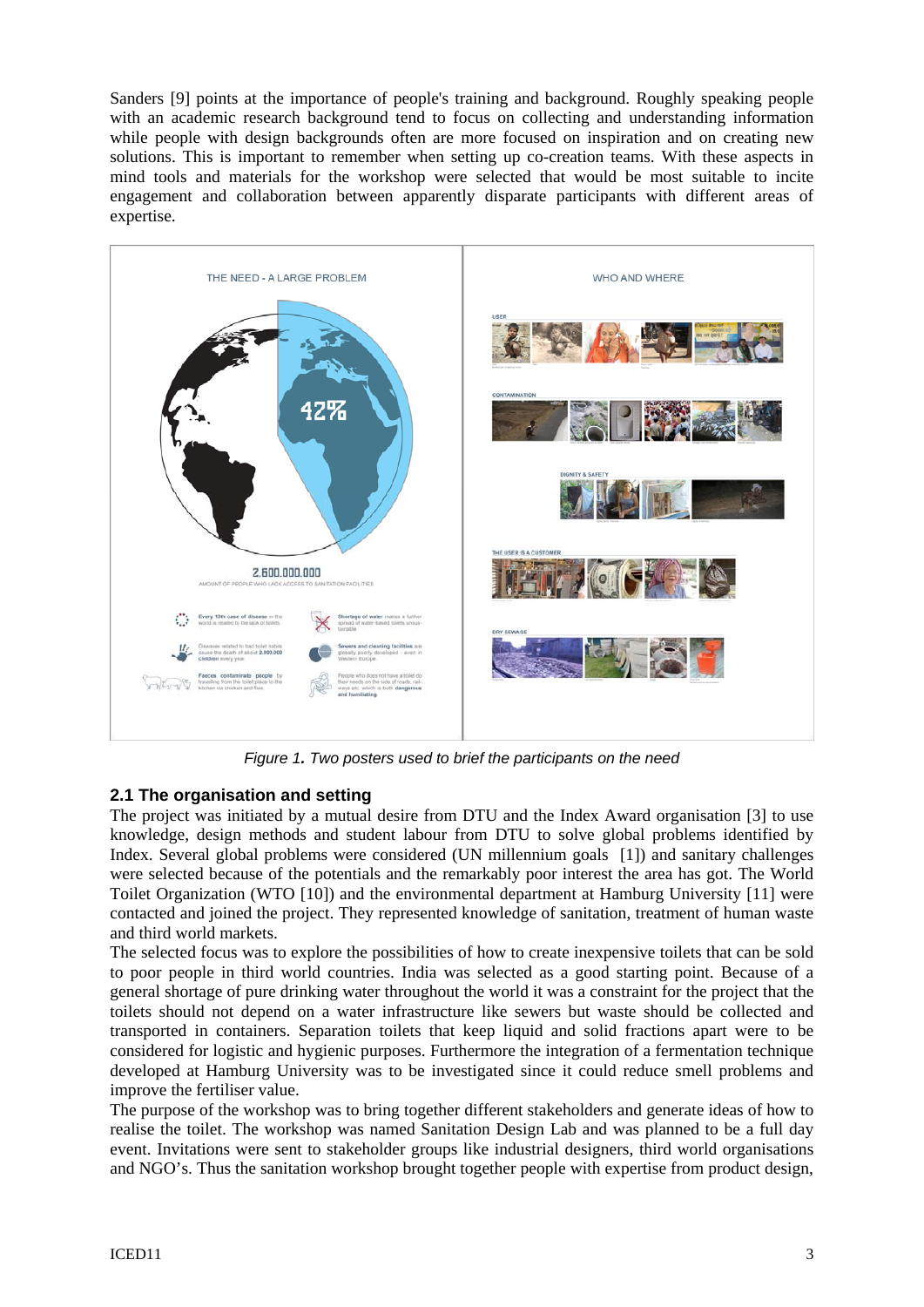branding, sanitation, third world culture and business. The stakeholders in the workshop included people who where qualified to identify themselves with third world sanitation problems either through expertise or first hand experience but the participants did not include stakeholders representing the actual end users from developing countries.

There were about 60 participants of whom most people participated in their spare time and it is therefore interesting to analyse their motivation for participation. A dominant reason is probably selfinterest as much as altruism, the desire to make a difference and make a small contribution for a better world. But other reasons are also likely namely the membership of a group or movement and the option of getting enriched by the knowledge and insight of recognised key players.

Part of the staging of the event was done through the invitation that prepared the participants for the workshop format of the arrangement, the three working streams - branding design, product design and business model design - and the expected results. These points were of course repeated at the workshop.

The overall design brief for the product design stream was described on posters shown in Figure 1 and by oral instructions. Materials for the workshop were chosen to be inspirational issue cards, a poster with biomimetical inspiration and a prototype toolkit for making drawings and 3 dimensional simple models. Inspirational posters pinpointed the relevance of the project (Figure 1) and four posters with visual representations and questions concerning the rituals related to toilet visits were used to give the participants an understanding of the context of use (Figure 2). The intention of the factual posters was to frame the workshop with a common platform of relevant information that provided key notions to support choices done throughout the design process, whereas the inspirational issue cards (Figure 3) and the biomimetical poster (Figure 4) was intended to bring forward metaphors and analogies to open up for unexpected ways of applying knowledge to the design.

## 3. THE DESIGN PROCESS IN THE 3 STREAMS

The participants split up into the three streams 'branding design', 'product design' and 'business model design' after own choice after listening to the introduction from the three stream leaders. Each stream took place in a different room. Everyone joined a plenary session at the end of the day where ideas and concepts from the different streams were presented. Since the authors were only present in the product design stream and the plenary session, only observations from these two are described here. The organisers of the three streams came from very different backgrounds. The branding design stream organisers came from a consultancy firm that specialises in corporate identity, branding and communication. The product design stream was organised by people from engineering and industrial design and the business model design stream was organised by a businessman with experience from third world markets.

#### **3.1 The product design stream**

The product design stream was divided into two assignments. Beforehand the facilitators had prepared inspirational design tools that included:

- oral instructions
- three posters briefing the importance of the project and providing biological inspiration (Figure 1) an 4)
- four posters with questions related to toilet visits (Figure 2)
- a separation toilet with concomitant boxes representing the quantity of human waste per week and per month (Figure 3)
- inspirational cards (Figure 3)
- prototyping toolkits in order for the participants to do mock-ups of their concepts

The participants in the product design stream were instructed to split further up in to 4 smaller teams each concentrating on one of four phases related to toilet visits: 1) The urge, 2) the first impression, 3) the act and 4) after the act. The first assignment was to brainstorm on a question formulated for each phase and to display the findings on post-it notes that were placed on a poster as shown in figure 2.

After the brainstorm all groups circulated and marked with red circles the most important statements for each phase. The results are shown in Figure 2 and Table 1. This evaluation of different rituals related to toilet visits was intended for the participants to fully understand and put words on the design challenges and the activity helped to expand the design space by identifying different design options. The purpose of this first assignment was to direct the thoughts on the design object and focus the effort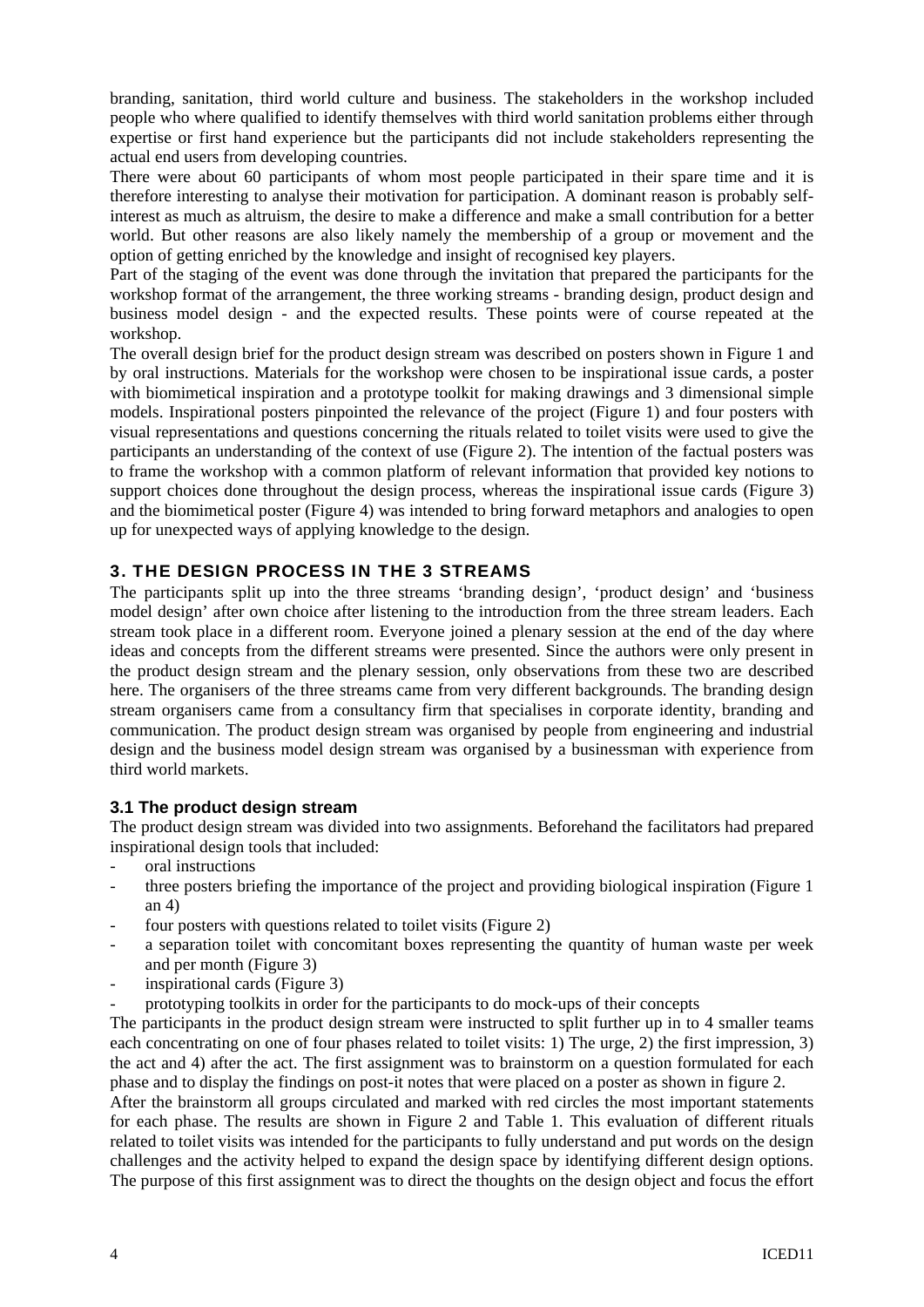for the later design phase. Furthermore it forced the participants in the smaller groups to talk with each other and in this way helped 'braking the ice' of the taboo topic.



*Figure 2. The four posters (the urge, first impression, the act and after the act) with post-it notes used for the first assignment.* 

The participants were then introduced to the German fermentation technology [12] in order to give them more knowledge of treatment of toilet waste. An existing separating dry toilet was displayed together with card boxes illustrating the volumes of one person's weekly and monthly waste products, see Figure 3.



*Figure 3. A separating dry toilet and card boxes illustrating the volumes of one person's weekly and monthly waste products (left) and examples of inspirational issue cards (right)* 

The second assignment then followed and was identical for the four groups: propose a solution for a toilet and/or the pickup system that satisfies at least one of the important statements that was found in the first assignment. To support this idea generation and the design activity a large number of inspiration cards and a poster showing biological solution analogies were prepared beforehand by the organisers. The inspiration cards functioned as a sort of fragmented mood-board and showed pictures of existing dry toilets, Indian slum areas, existing Indian households, technical, graphic and aesthetic inspiration etc. and the biological poster showed biological solutions for selected challenges like cleaning, smell and flies [13]. The idea of using biological inspiration is described by Lenau [14]. In both assignments there were four instructors circulating among the groups in order to speed up the process and keep it on track. The groups were also encouraged to formulate team roles like driver (focus on goals), timekeeper, documenter, presenter and scout. The scout should 'spy' on the other groups work to get inspiration and to facilitate knowledge sharing.

About 20 persons participated in the product design stream. The majority had industrial design or engineering design backgrounds and there were a few representatives from third world organizations. The first assignment functioned well and produced a fair number of good important statements (Figure 2 and Table 1) and people seemed enthusiastic about the work. The second assignment showed to be more difficult since the task was much more open. Some of the groups used a long time on discussing different possible approaches instead of just quickly choosing one of the options and then detail it (which was the advise given by the instructors). The difficulties on finding a focus point reflect the complexity of the assignment. Other groups however got far and produced mock-ups from the supplied building materials like cardboard and tinfoil.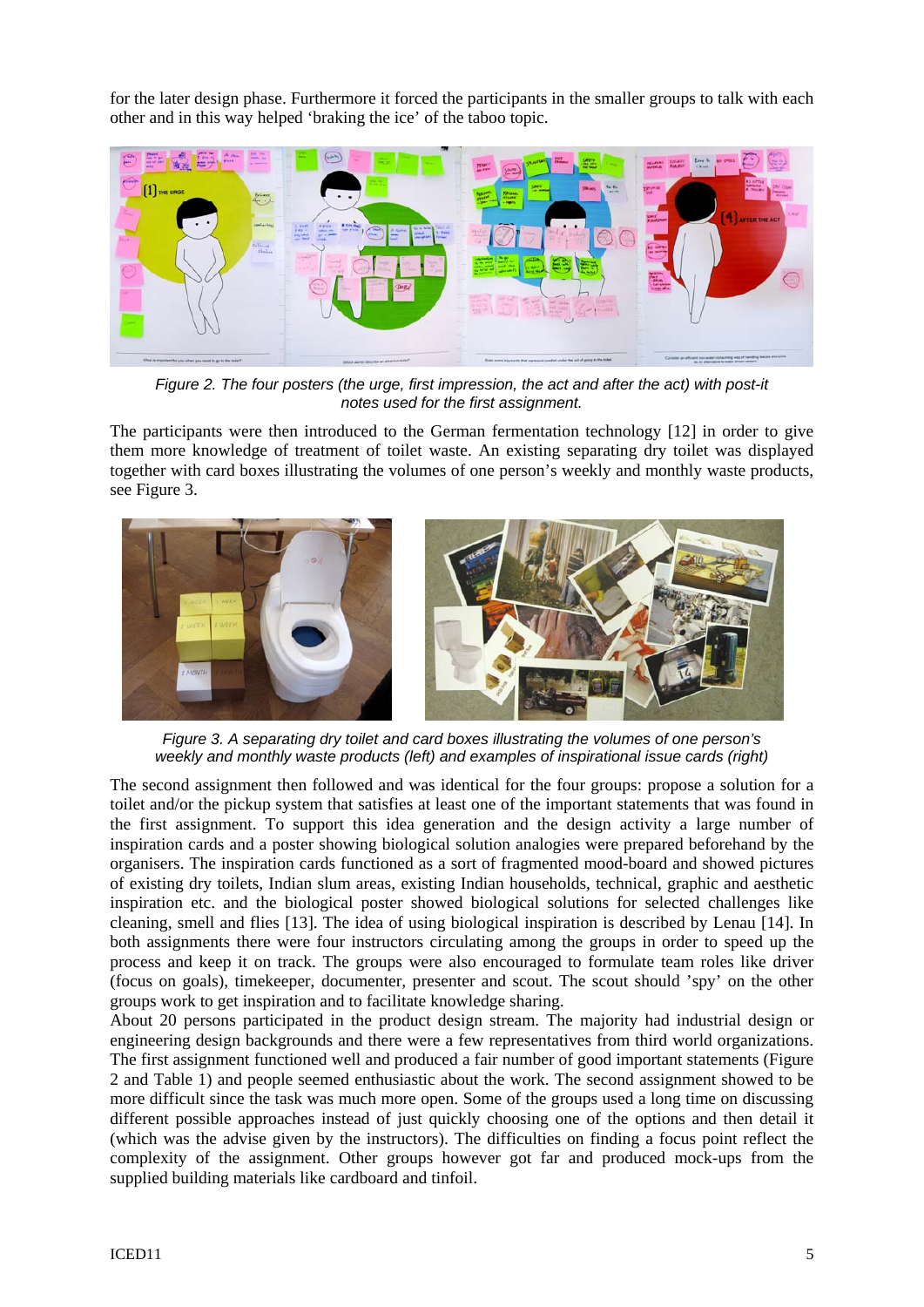

*Figure 4. Biological inspiration to improved toilet design* 

Two of the groups were inspired by biological analogies like the cat tray or the phenomena where bird chicks cover their shit in a dry membrane so the parent birds can transport it away easily.

## 4. THE RESULTS

The results from the three streams were presented in a plenary session and the most important statements are described in the following.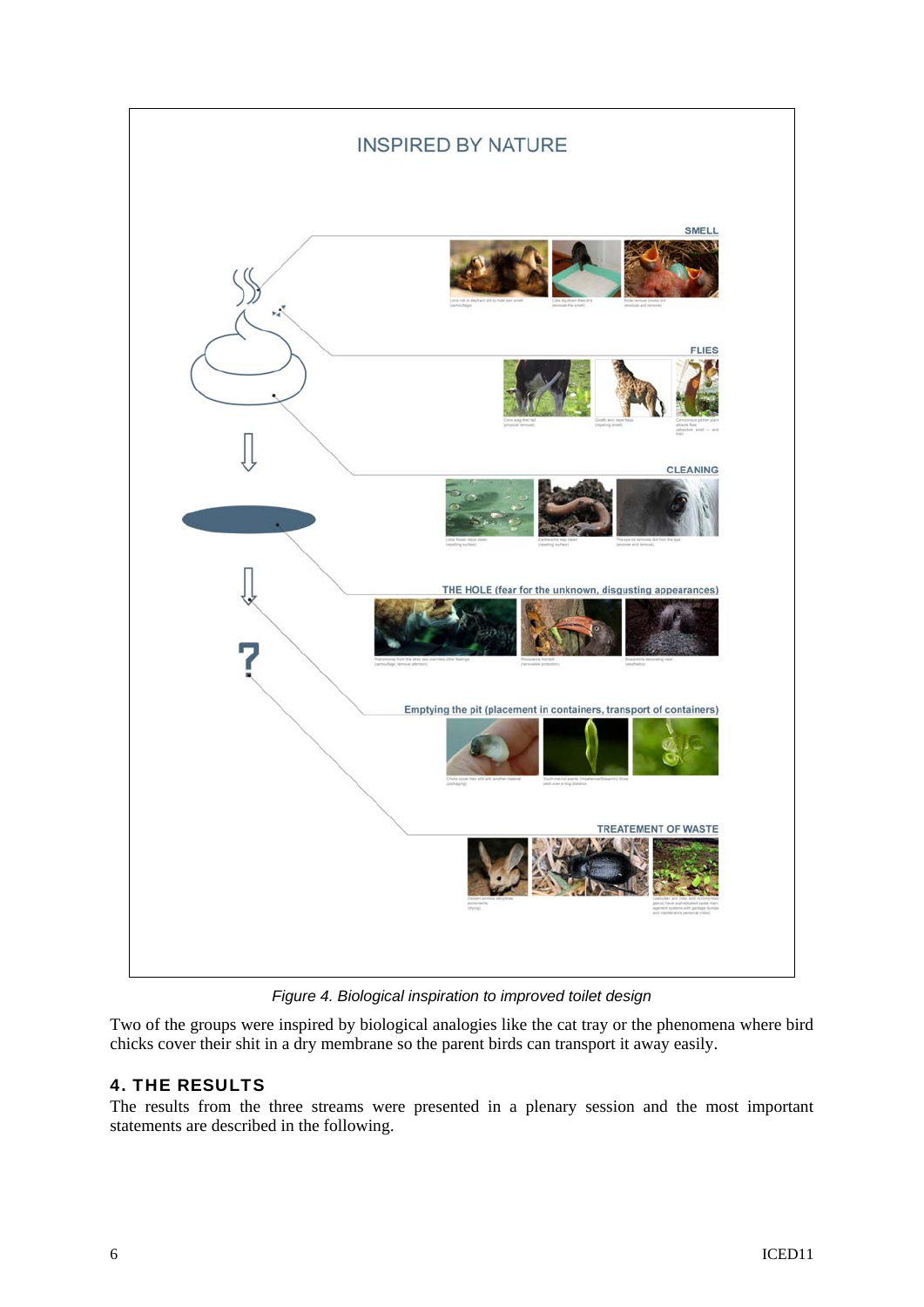#### **4.1 Branding dry toilets in India**

The branding design group focused on public toilets and on how potential users should become interested in the toilets and be willing to pay for the service they represent. An important element is here the mental image that users get when thinking of or talking about the toilets. Since the word toilet is closely associated with taboo topics it would be advisable to think of a new name. The new name should cover more than the toilet service; otherwise it will quickly deteriorate and have the same drawbacks as the original name. A good analogy is how a bathroom is a place with several functions and talking about it therefore is less taboo. A new name should signal something glamorous and could include that the place gives you the luxury of privacy. It should be a place where you can be alone and are allowed to have dreams. This could be a way to assign more status to the toilet.

| Question                                          | <b>Selected most important statements</b>       |
|---------------------------------------------------|-------------------------------------------------|
| 1. The urge: What is important for you when you   | Accessible, private, safe, ownership            |
| need to go to the toilet?                         |                                                 |
| 2. The first impression: Which words describe an  | Private, clean, no smell, safe, dry function    |
| attractive toilet?                                |                                                 |
| 3. The act: State some keywords that represent    | No sound, peace and safety, comfort (touch/no   |
| comfort under the act of going to the toilet.     | touch), no contact to other peoples waste, dry  |
|                                                   | flush, cleaning, no effort                      |
| 4. After the act: Consider an efficient non-water | Dignity (what you leave behind you), no contact |
| consuming way of handling faeces and urine as     | to waste, clean feeling, long treatment time,   |
| an alternative to water driven sewers.            | transform into useful soil                      |

*Table 1. Questions and answers for the first assignment in the design stream.* 

To support the new name the physical public rooms should reflect these mental images. This can be supported by easy recognisable designs of the toilet houses, of uniforms for the caretakers and through a special key to the toilet that you can wear visible around your neck signalling that you belong to sort of an exclusive club.

It was considered to have a mascot called Suni which was a cartoon drawing of a small boy. Suni should be associated with attractive activities like cricket and should be comprehended as strong and healthy.



*Figure 4. Poster from the branding group (left), detail of poster (middle) and the cricket playing mascot Suni (right)* 

#### **4.2 The proposed product designs**

The product design stream resulted in 3 proposals for product designs. One proposed solution was a dry toilet to be used in higher buildings with several stories. The idea was to have a toilet with a swinging lid and a small container on wheels underneath that can hold the toilet waste. The container can be removed from outside the toilet room by service personnel and emptied in a tube system similar to the one used for garbage bags. Smell problems can be handled by ventilation, even though this does not help the working environment for the service personnel. It was also considered if handling and smell could be improved using encapsulations of the toilet waste using analogies to cat trays or diaper bags.

The second solution focused on the transportation of waste done either by the users or by professional personnel. The user operated system required that the user applied a sort of waste bag that either could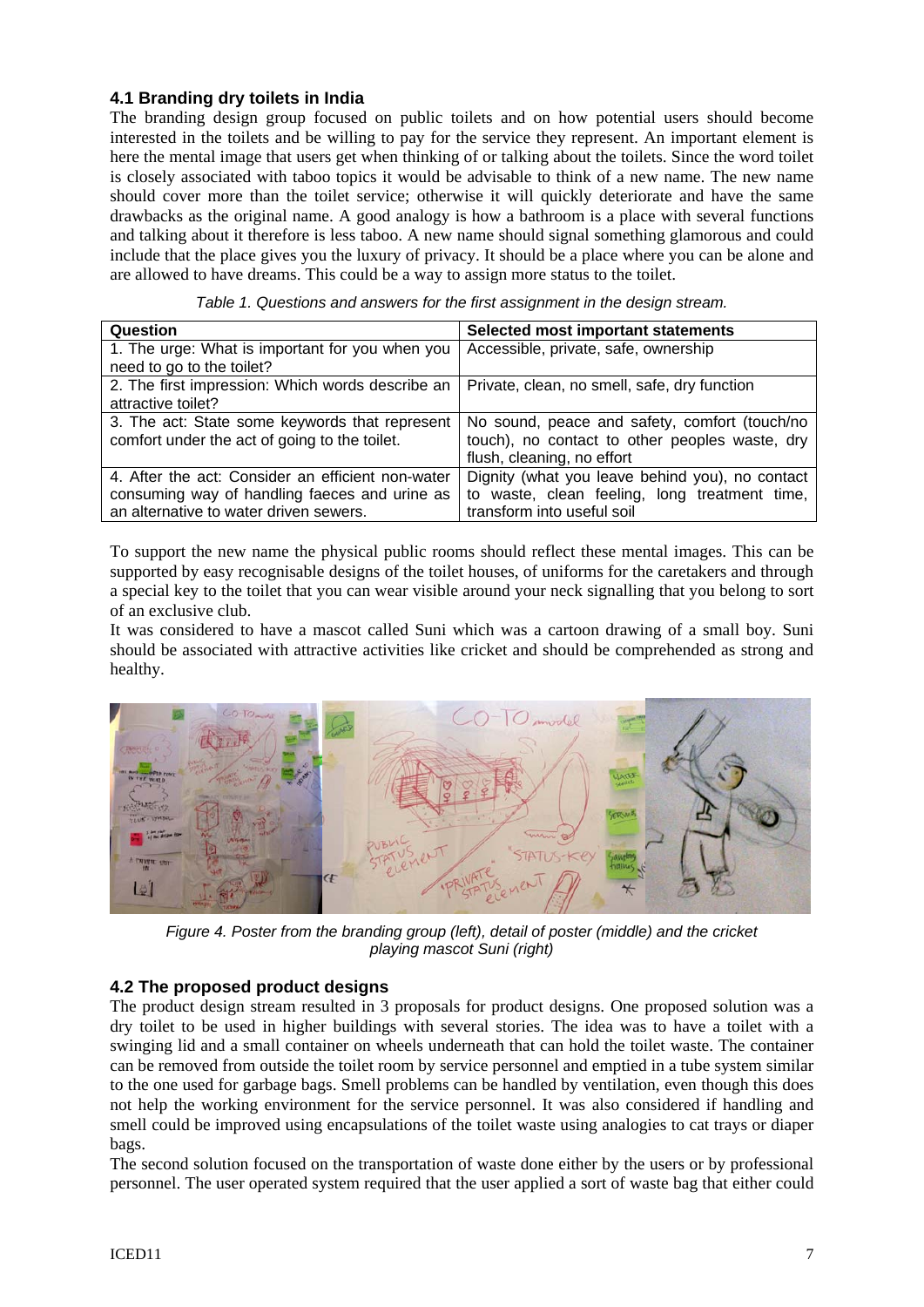be dropped in a container or if valuable enough as fertiliser sold to a collection place. An alternative was that the droppings were stored in a larger container that was emptied at regular intervals by professional personnel.

The third solution was called Encapsulate and was inspired by the biological principle from bird chicks. The chicks deliver their droppings wrapped in a dry membrane, which makes it easy for the parent birds to grab the package in their beak and transport it away. The nest is therefore less exposed to predators. The idea was that two sheets of foil form a bag that is placed in the toilet bowl. When 'flushing' the bag is closed and automatically placed in a wastebasket while a new bag is placed in the toilet. The principle was presented in drawing and a physical mock-up that showed the movement of the foils using tinfoil as model material. Drawings and modelling for Encapsulate is shown in figure 5.



*Figure 5. One of the proposed solutions for a dry toilet using the biological encapsulation principle from bird chicks. The tinfoil at right is used to illustrate the encapsulation principle.* 

#### **4.1 Business model design for dry toilets**

One of the initial considerations for a business model was presented by the instructor as the basic motivation for toilet users to pay for a toilet solution. The idea was to address people's self esteem and position in the society. Having a toilet should be a status symbol. It was also formulated as a statement from a family father: He was not willing to marry his daughter to someone without a toilet. Once toilets become an important social factor the will to use money on toilets becomes more realistic.

Another instruction was that toilets should be sold through a franchise system called Sanishop where a local tradesman sells toilets and related products under the Sanishop brand.

The business model design group split up into 3 subgroups that looked at 1) an economic sustainable solution 2) the maintenance and service and 3) how to maintain a high quality of the facilities.

The first group divided the toilet into a shelter, a seating device and a sewer tank (Figure 6 left) and considered three stakeholders that were personalised using personas: A user called Ajanta, a sales person and maintainer called Hitash and a financial sponsor called Shika. The business model was that Ajanta could either buy a basic toilet for 25\$ or he could lease it for a micropayment. A business narrative could be to deliver the shelter in a blue Ikea style bag and after assembly Hitash would come and install the toilet. Hitash furthermore sells the emptying service and can offer additional products like solar power, water collection system or a more luxury version of the toilet. Shika would supply Hitash with all the hardware. The finance is partly payments from Hitash and partly sponsorships from major suppliers of hygienic articles.

The maintenance and service group proposed a solution that benefitted the local community (Figure 6 right). Local schools should collect faeces to fertilise vegetable gardens and the whole service would be part of the educational school programme. Basically the idea was to find revenue a different place than the toilet itself. Another idea was to couple the use of the toilets with free phones. The income would partly come from the fertiliser and partly from a sponsoring option where different companies could advertise to the many users. The third idea was to combine the emptying service on a truck with other services that were attractive to the local community for example a cinema or a health clinic. Again extra income could be generated from advertising on the truck and through the films shown in the cinema.

The third group listed the criteria for quality control by stating that franchising ensures quality. The franchise is a community based selection that could include rating systems with smileys (like they use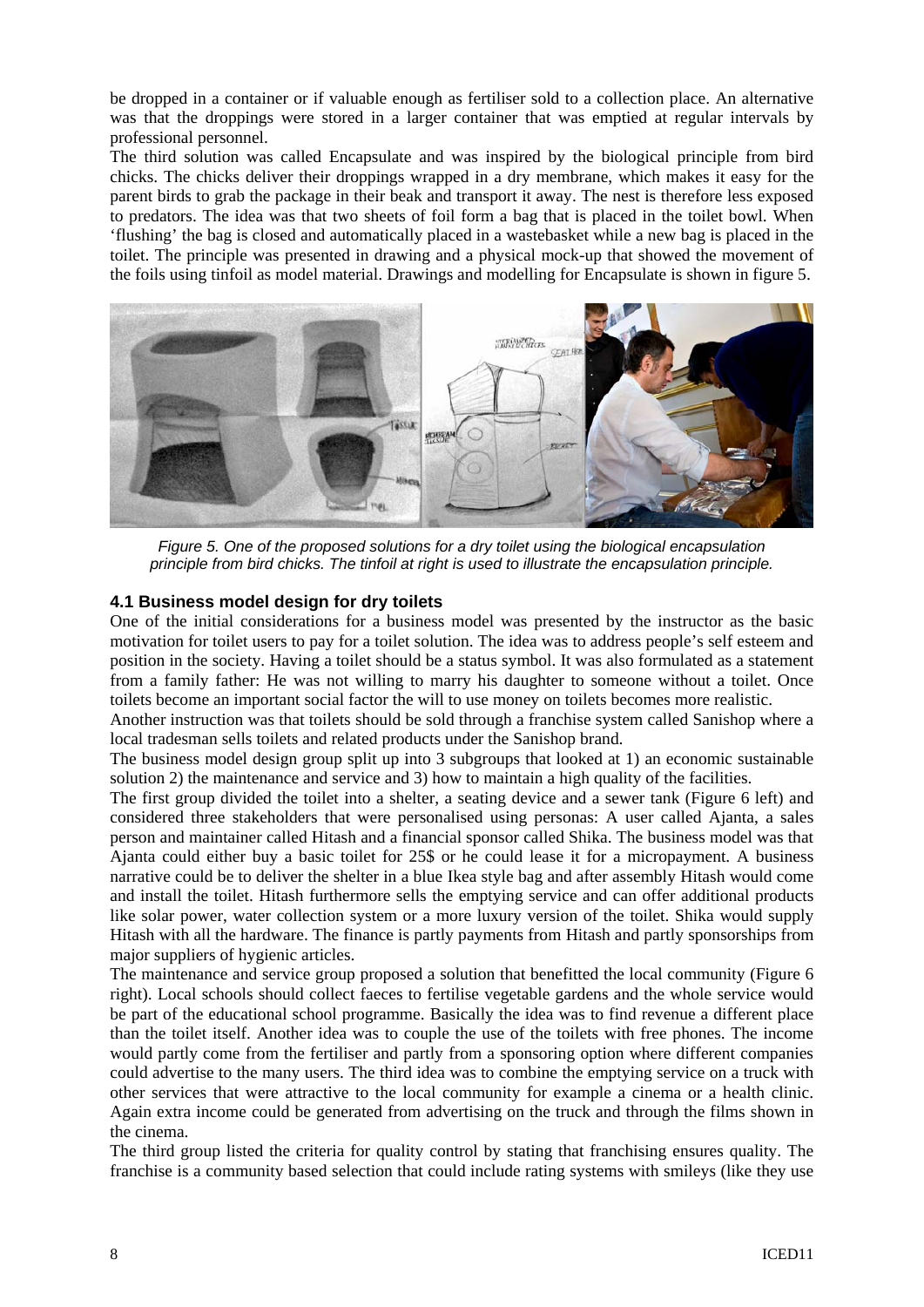in restaurants in Denmark) and fixed recommended prices. The emptying service, which is part of the franchise, would furthermore have the learning perspective that users will experience and learn about new higher hygienic standards.



*Figure 6. Posters from the business model session, group 1 (left) and groups 2 and 3 (right).* 

## 5. DISCUSSION

The intention of The Sanitation Design Lab was to consider viewpoints from different stakeholders by bringing them together at one place and generate ideas to sanitation solutions. The work within each of the three streams showed that it is possible and that constructive ideas can emerge when people with different backgrounds are brought together in spite of the taboo topic. Our concern that was formulated in the first research question was if a taboo topic could be handled in this type of open workshop. Interestingly enough did the taboo element not play any significant role. People very quickly got used to talk about sanitation topics including toilet habits, the droppings, etc. It helped using less incriminated words and phrases from other daily routines. The workshop showed that it was possible to work freely with such a taboo topic.

The participants had very different backgrounds ranging from design, engineering, business & entrepreneurship and communication/advertisement. The diversity of people certainly encouraged lively and very qualified discussions but it is difficult to assess if people's background defined their roles in the groups. People with apparently different backgrounds made drawings and came up with many interesting ideas.

Our second research question was how to frame and stage a workshop with a taboo topic. The initial framing in the product design stream using four posters with visual representations and questions concerning the rituals related to toilet visits showed to be fruitful. When people worked in the smaller groups of 5-6 people focusing on one of the four rituals everybody contributed by writing relevant topics on post-its. The participants got involved and the taboo barrier was broken. For the concept generation it was particularly the use of visualisation tools, i.e. drawing posters and building simple physical models that enhanced the mutual understanding and exchange of ideas.

In practice the three streams of branding design, product design and business model design were executed in separate rooms and there was not much chance to interlace findings and conclusions from one group to another during the full day event. Therefore the final plenary session was primarily presentations that revealed different concepts from one stream to another. The three streams never got the chance to bring back concepts from the other streams in order to incorporate branding, product design or business considerations in their own idea generation process. A solution to the problem would have been to have two plenary sessions. However the presentations from the three streams during the plenary session brought forward an interesting assortment of solutions to the overall sanitation problem that reflects different scales and perspectives of interest. While the industrial design team was primarily focusing on technical and practical solutions to the physical appearance of the toilet, the branding and business teams brought the attention towards socio-cultural and economical impacts on a wider scale. The various scales of input from the three streams insured that the proposed solutions contoured a broad field of interest (hygienic, practical, economic, cultural) for the end user that might otherwise seam too complex to cope with for a single stakeholder.

The third research question concerned the stimulation of the creative idea generation using different design tools. The introduction of biological solution analogies showed to be fruitful for the generation of new ideas for product design – two of the 3 proposed solutions were directly inspired by the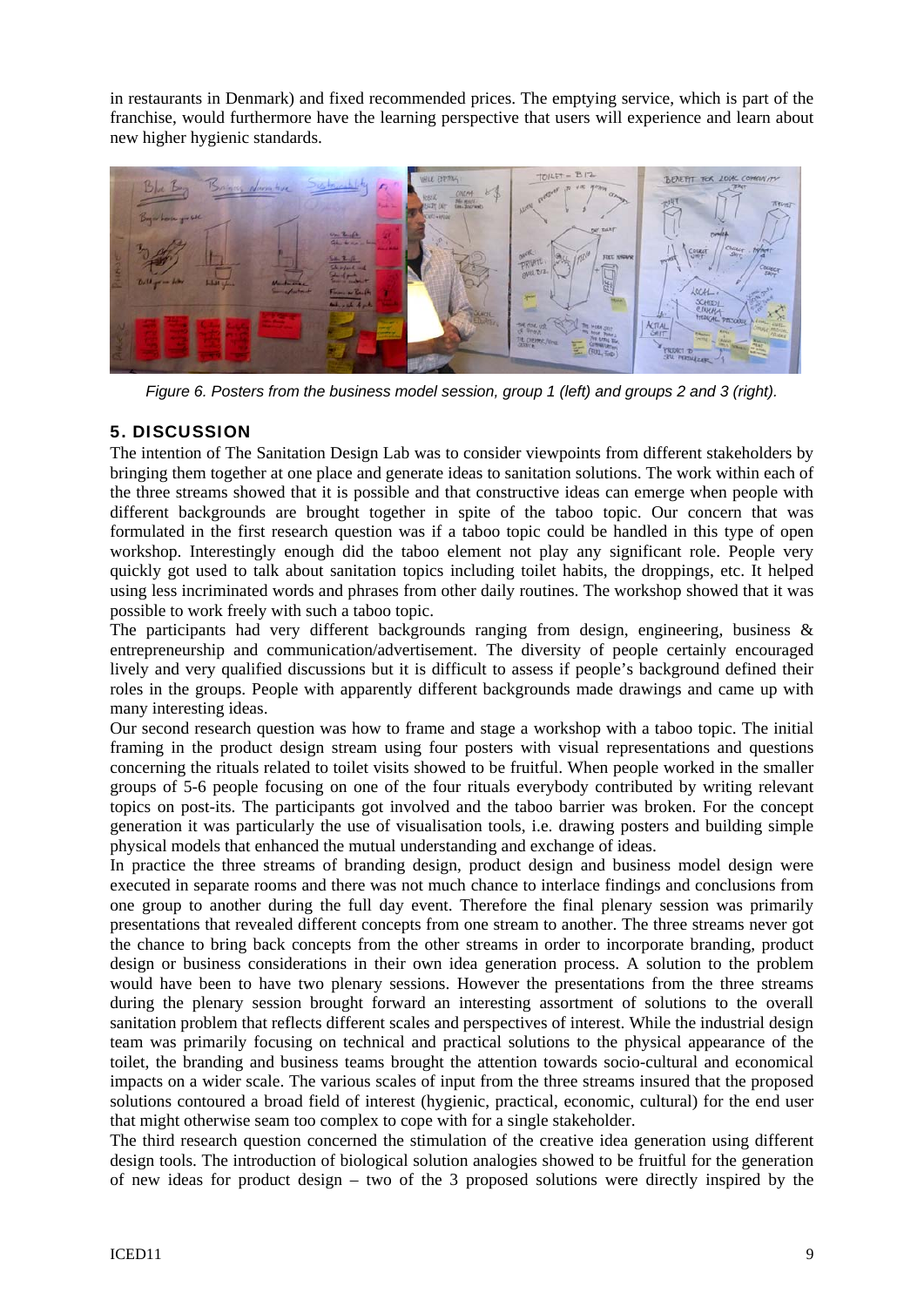biological analogy from bird chicks and cat trays. The format of the poster where the toilet problems were represented graphically on the left side and biological solutions listed with pictures on the right side showed to be easy to understand. The biological solution analogy approach correlates well to the essential concept that cross-pollination of bringing together hitherto unrelated elements is relevant to successful innovation processes, as described by Dalsgaard and Halskov [6].

The inspirational issue cards were placed on the tables for the co-designers to include in their discussions but they were only used to a very limited degree. Possible reasons could be that they were not introduced properly so the participants might not have been fully aware of their existence and use. Another reason could be that the cards had status of an additional offer one could use if necessary and not as an important or maybe even compulsory element.

The four posters showing the rituals related to toilet visits with their corresponding questions incorporated the co-designers in to the contextual design universe that they would later make proposals to as recommended by Dalsgaard and Halskov [6]. The posters together with Post-its were physical tools that revealed design challenges brought forward by the co-designers themselves. Empty posters were planned as being a domain belonging to the co-designers that was open to attack with lively proposals. However we found out there was a sort of hesitation in doing that.

The result of the workshop was many good and fragmented ideas. If we had added an extra day for the workshop we might have been able to evaluate and condense these ideas to a common concept that could be worked further on by each stream.

In future workshops it would also be interesting to employ online digital tools for co-creation and user participation. Various means of communication could be explored and the workshop could be introduced through a real time online chat with a stakeholder from India. Digital platforms could help us get closer to first hand actors despite the geographical distance. The end user could thus give feedback to some of the thoughts and concepts that rises during a workshop.

## 6 ACKNOWLEDGEMENT

The work presented in this paper has been made in collaboration with the 'INDEX: Design to Improve Life' organisation and we would especially like to thank Lise Vejse Klint and Kigge Hvid for a very constructive and fruitful collaboration. We would also show our gratitude towards Jack Sim from The World Toilet Organization and Ralf Otterpohl from Technische Universität Hamburg Harburg for their valuable insight into sanitation and  $3<sup>rd</sup>$  world issues and enthusiasm in the planning and execution process. A warm thanks also goes to Kim Fridbjørg and Pia Betton from Build Identity for their contribution to the branding issues.

## **REFERENCES**

- [1] *United Nations (2002) Report of the world summit on sustainable development*, 26 Aug 4 Sept 2002, Johannesburg, South Africa. United Nations Publication, New York, USA. www.un.org/jsummit/html/documents/documents.html
- [2] *WEHAB Working Group (2002) A framework for action on water and santitation.* United Nations World Summit on Sustainable Development www.johannesburgsummit.org/html/documents/summit\_docs/wehab\_papers/wehab\_water\_sanita tion.pdf
- [3] *INDEX: Toilet and Sanitation Design Lab*, September 2010, http://www.indexaward.dk
- [4] Andreasen M.M. and Hein L. *Integrated Product Development*, (IPU Instituttet for Produktudvikling, 2000, Lyngby Denmark)
- [5] Paul, B.D., The Role of beliefs and customs in sanitation programs, *The American Journal of Public Health* 1958, 48(11), 1502-1506.
- [6] Halskov, K. And Dalsgaard, P., Inspiration Card Workshops, *DIS '06: Proceedings of the 6th ACM conference on Designing interactive systems*, 2006 (Assoc. for Comp. Mach. ACM), 2-11.
- [7] Dalsgaard, P. And Halskov, K. Aspects of innovation in interaction design processes, 2010 Aarhus University
- [8] Eriksen, M.A., Design materials designed for and by Co-designers, *Designing for Co.Designers Workshop, Participatory Design Conference*, Bloomington, Oct. 2008, mlab.taik.fi/co-design-ws/
- [9] Sanders, E.B.-N., Information, Inspiration and Co-creation, *6th International conf. of the European Academy of Design*, Bremen, March 2005.